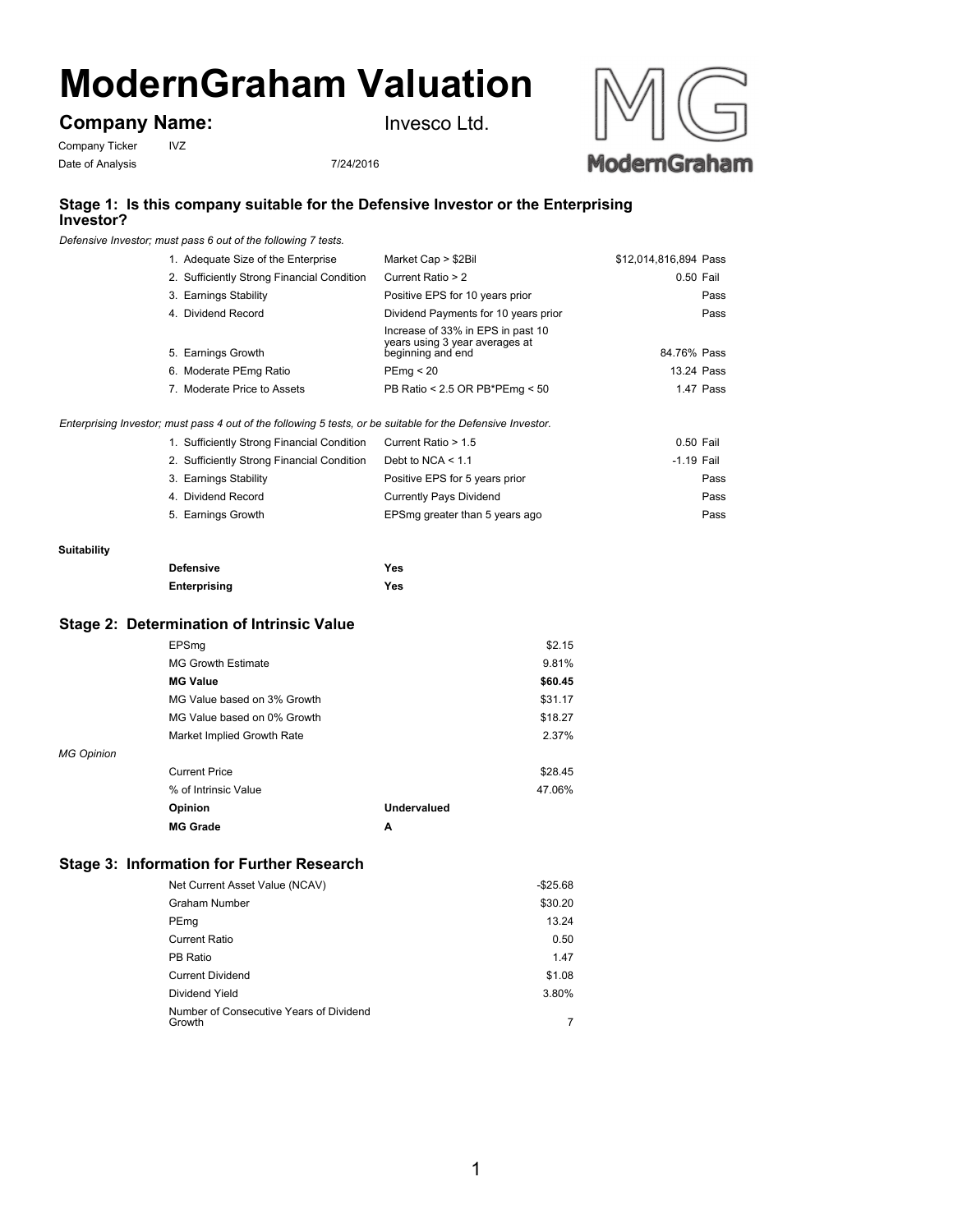Useful Links: ModernGraham tagged articles Morningstar Google Finance MSN Money Yahoo Finance Seeking Alpha GuruFocus SEC Filings

| <b>EPS History</b>                  |          | <b>EPSmg History</b>                 |                  |
|-------------------------------------|----------|--------------------------------------|------------------|
| <b>Next Fiscal Year</b><br>Estimate |          | \$2.14 Next Fiscal Year Estimate     | \$2.15           |
| Dec2015                             | \$2.26   | Dec2015                              | \$2.08           |
| Dec2014                             | \$2.27   | Dec2014                              | \$1.89           |
| Dec2013                             | \$2.10   | Dec2013                              | \$1.60           |
| Dec2012                             | \$1.49   | Dec2012                              | \$1.30           |
| Dec2011                             | \$1.57   | Dec2011                              | \$1.22           |
| Dec2010                             | \$1.01   | Dec2010                              | \$1.04           |
| Dec2009                             | \$0.76   | Dec2009                              | \$1.00           |
| Dec2008                             | \$1.21   | Dec2008                              | \$0.97           |
| Dec2007                             | \$1.64   | Dec2007                              | \$0.70           |
| Dec2006                             | \$0.60   | Dec2006                              | \$0.18           |
| Dec2005                             | \$0.26   | Dec2005                              | $-$0.01$         |
| Dec2004                             | $-$0.42$ | Dec2004                              | $-$0.09$         |
| Dec2003                             | $-$0.04$ | Dec2003                              | \$0.10           |
| Dec2002                             | \$0.03   | Dec2002                              | \$0.16           |
| Dec2001                             | \$0.28   | Dec2001                              | \$0.23           |
| Dec2000                             | \$0.24   | Dec2000                              | \$0.19           |
| Dec1999                             |          | \$0.18 Balance Sheet Information     | 3/1/2016         |
| Dec1998                             |          | \$0.10 Total Current Assets          | \$4,280,000,000  |
| Dec1997                             |          | \$0.34 Total Current Liabilities     | \$8,598,100,000  |
| Dec1996                             |          | \$0.00 Long-Term Debt                | \$5,134,400,000  |
|                                     |          | <b>Total Assets</b>                  | \$22,658,200,000 |
|                                     |          | Intangible Assets                    | \$7,653,600,000  |
|                                     |          | <b>Total Liabilities</b>             | \$14,754,200,000 |
|                                     |          | Shares Outstanding (Diluted Average) | 407,900,000      |